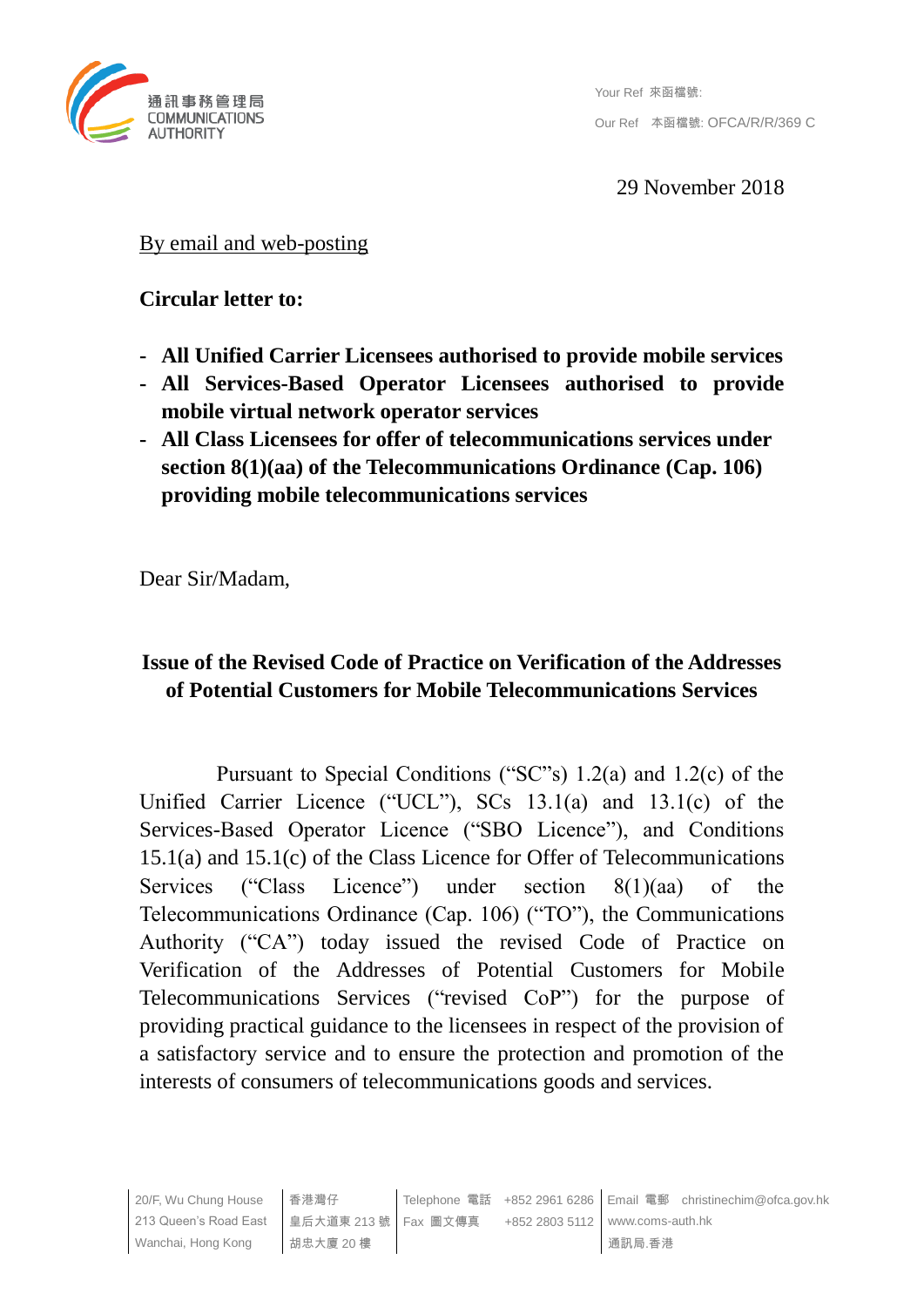The revised CoP (**at Annex A)** provides practical guidance to mobile service providers in respect of the verification of the addresses of potential customers when they enter into commercial arrangements with the service providers for use of mobile services and the documents that are considered to be acceptable proof of address from the customers. The revised CoP contains enhancements to cater for the evolving industry practices such as online transactions for mobile service subscriptions.

In finalising and adopting the revised CoP, the CA has taken into account the views and comments received from the industry and relevant stakeholders during the consultation conducted through the Office of the Communications Authority. A summary of the views and comments received from the industry and stakeholders, and the responses of the CA are set out in **Annex B**.

The revised CoP shall be observed and complied with by all providers of mobile telecommunications services including holders of UCL for the provision of mobile telecommunications services, SBO Licence for the provision of mobile virtual network operator services and Class Licence offering in the course of business mobile telecommunications services.

The revised CoP has been published on the CA's website today and will be brought into effect one month from the date of issue, i.e. on 29 December 2018.

Should you have any enquiry on the above, please contact the undersigned or Ms Kim Lee at 2961 6655 (for general enquiry and UCL) or Ms Deanna Leung at 2961 6653 (for SBO-MVNO/Class Licence).

Yours faithfully,

( Christine Chim ) for Communications Authority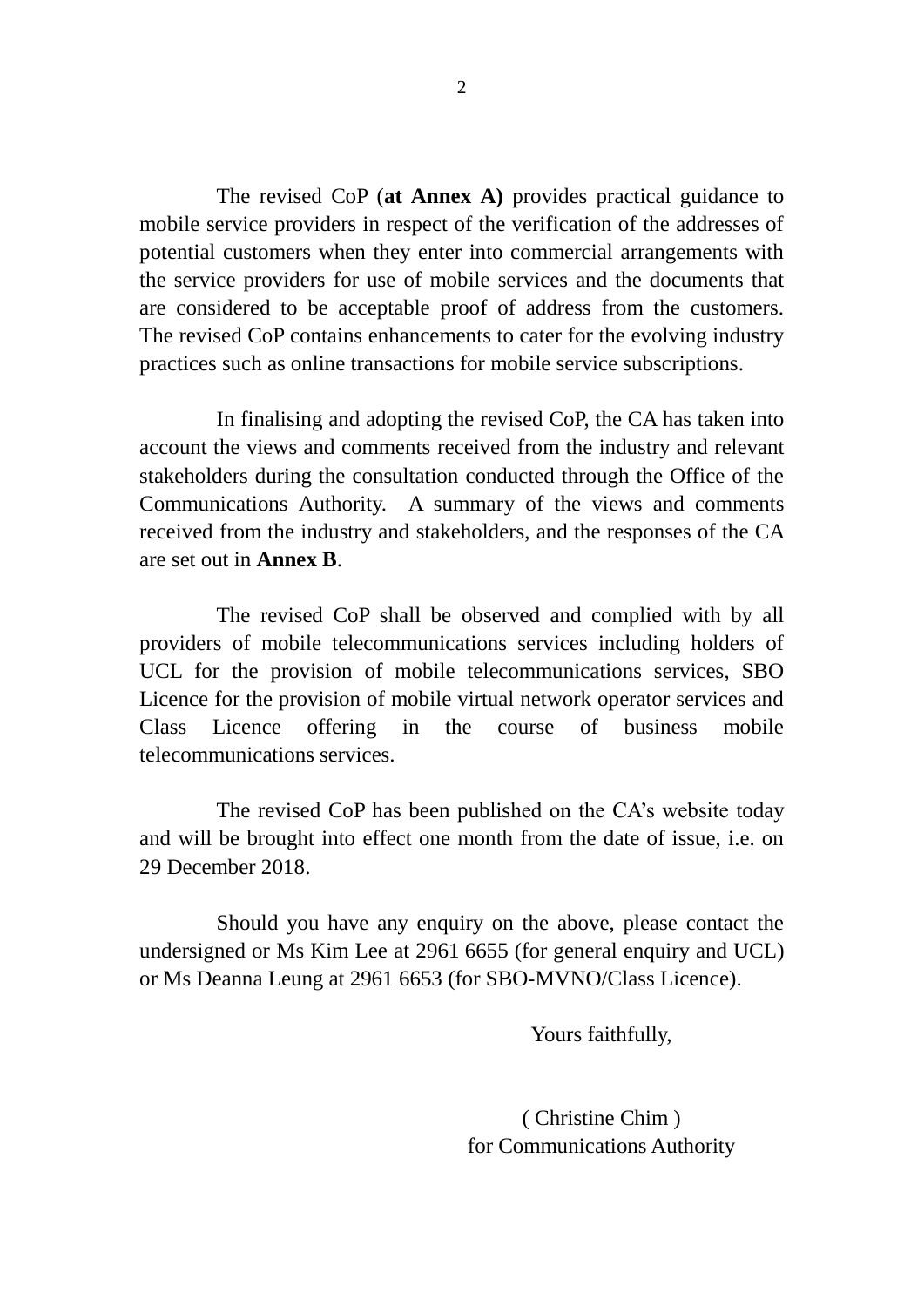Enclosure:

- 1. **Annex A** Code of Practice on Verification of the Addresses of Potential Customers for Mobile Telecommunications Services [Issue 2] (4 pages)
- 2. **Annex B** Summary of the Views and Comments of the Industry and Stakeholders and the Responses of the CA (4 pages)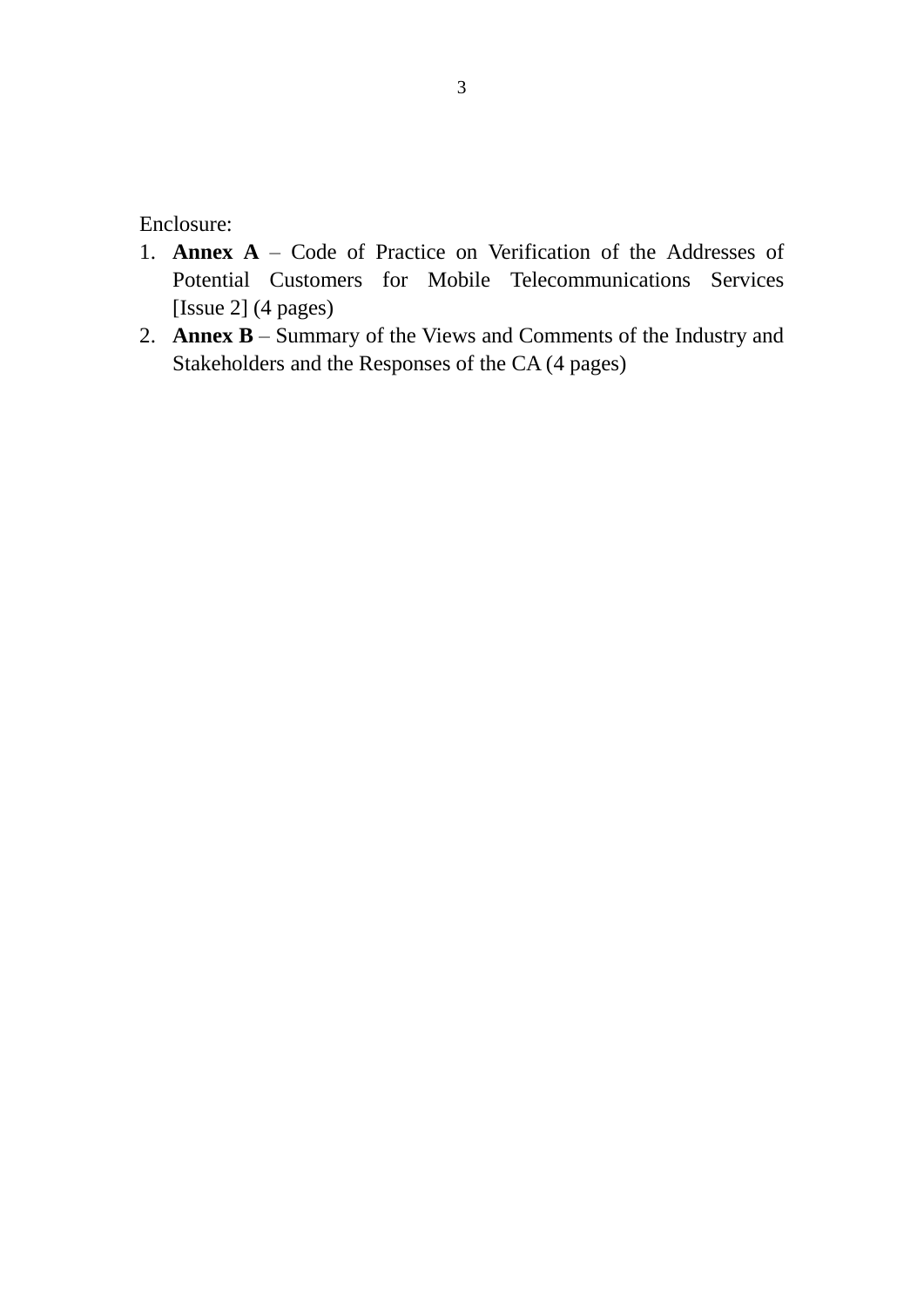# **Code of Practice on Verification of the Addresses of Potential Customers for Mobile Telecommunications Services**

### **Preamble**

Pursuant to Special Conditions ("SC"s) 1.2(a) and 1.2(c) of the Unified Carrier Licence ("UCL"), SCs 13.1(a) and 13.1(c) of the Services-Based Operator Licence ("SBO Licence"), and Conditions 15.1(a) and 15.1(c) of the Class Licence for Offer of Telecommunications Services ("Class Licence") under section 8(1)(aa) of the Telecommunications Ordinance (Cap. 106) ("TO"), the Communications Authority ("CA") may issue a Code of Practice for the purpose of providing practical guidance to the licensees in respect of the provision of a satisfactory service and to ensure the protection and promotion of the interests of consumers of telecommunications goods and services.

2. This Code of Practice ("CoP") issued by the CA shall be observed and complied with by all providers of mobile telecommunications services including holders of UCL for the provision of mobile telecommunications services, SBO Licence for the provision of mobile virtual network operator services and Class Licence offering in the course of business mobile telecommunications services (collectively referred to as "Mobile Service Providers" hereinafter). The purposes of this CoP are:

- a) to ensure the integrity and validity of the address information of customers maintained by Mobile Service Providers;
- b) to prevent the use of incorrect address information by Mobile Service Providers for purposes related to its provision of service including billing and debt collection; and
- c) to prevent the misuse of other parties' address information for subscription to mobile telecommunications services.

3. For the avoidance of doubt, nothing in this CoP absolves any Mobile Service Providers from operating in accordance with the terms of its licence and legislation, for example the TO and the Personal Data (Privacy) Ordinance (Cap. 486), currently in force in Hong Kong.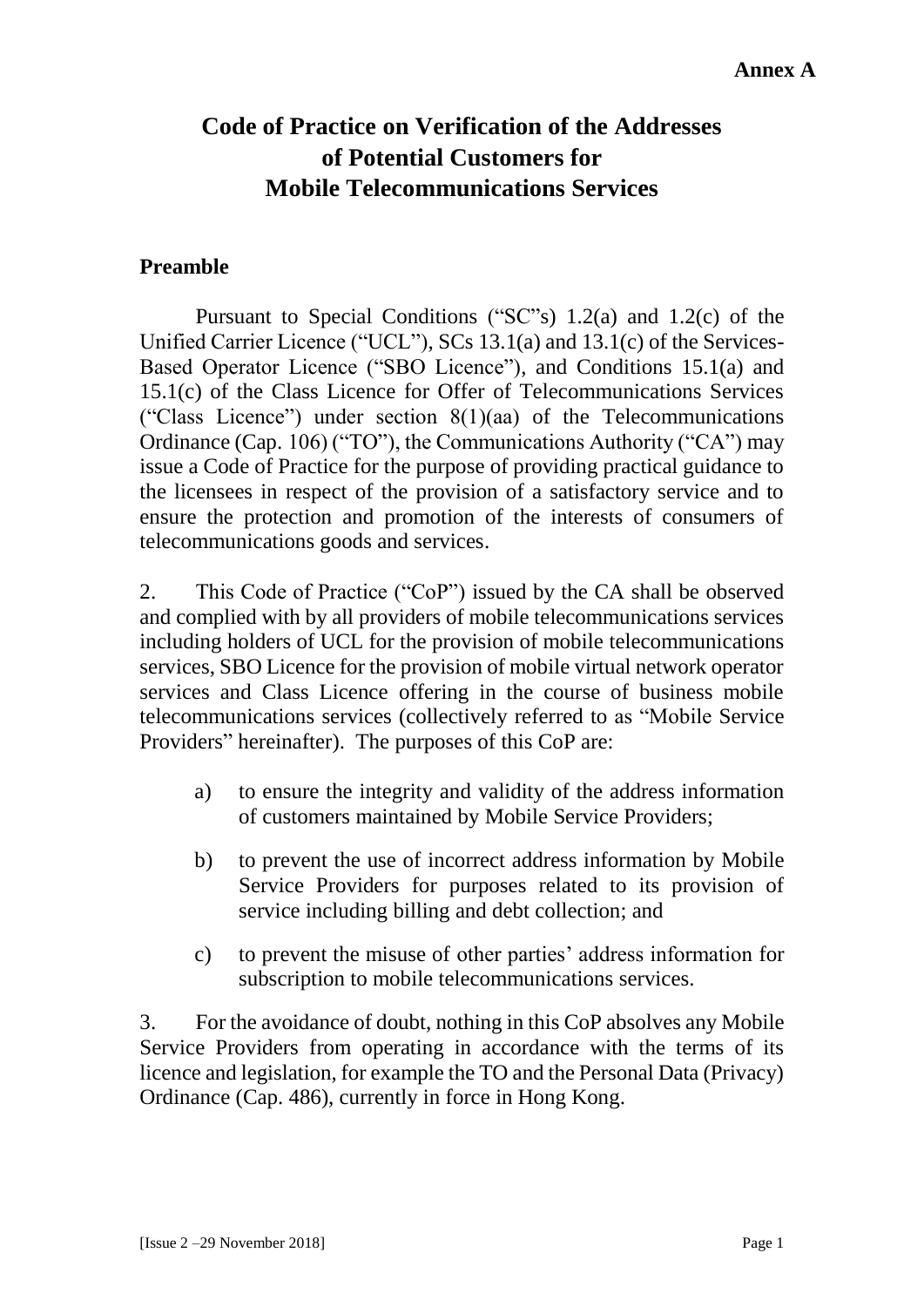# **Basic Guiding Principles**

4. The basic guiding principles for the verification of the addresses of customers are:

- a) Mobile Service Providers shall request all applicants for their services, including individual and corporate customers, to provide proof of address whenever customer's address is collected or retained in the course of or in connection with the provision of their services. This requirement can only be waived in circumstances (i) when the Mobile Service Provider has full knowledge of the address of the applicant, for example, when an existing customer applies for value-added services under his account, or (ii) when the Mobile Service Provider does not collect or retain the address information for the purpose of provision of service to the customer (such as pre-paid services).
- b) Acceptable proof of address shall be in the form of any document, bill or correspondence issued by any reliable thirdparty source within the last three months from the application date. Correspondences from personal friends or relatives shall not be accepted.
- c) The addressee of the proof of address shall be the same person as the applicant for the mobile telecommunications services, otherwise the addressee shall accompany with the applicant to apply for the mobile telecommunications services and confirm that the applicant can be contacted at the address shown in the document.
- d) The document of the proof of address shall be the original of the document.
- e) In case the transaction for service subscription is conducted or completed via online means or customer service hotlines, the proof of address referred to in (b) above in printed copy, facsimile, or digital copy (such as sent via mobile phone or computer or other similar means) can be acceptable if Mobile Service Providers have implemented proper and effective measure(s) to reasonably verify the address concerned.
- f) In handling the information obtained for the verification of the address of customer, Mobile Service Providers shall ensure that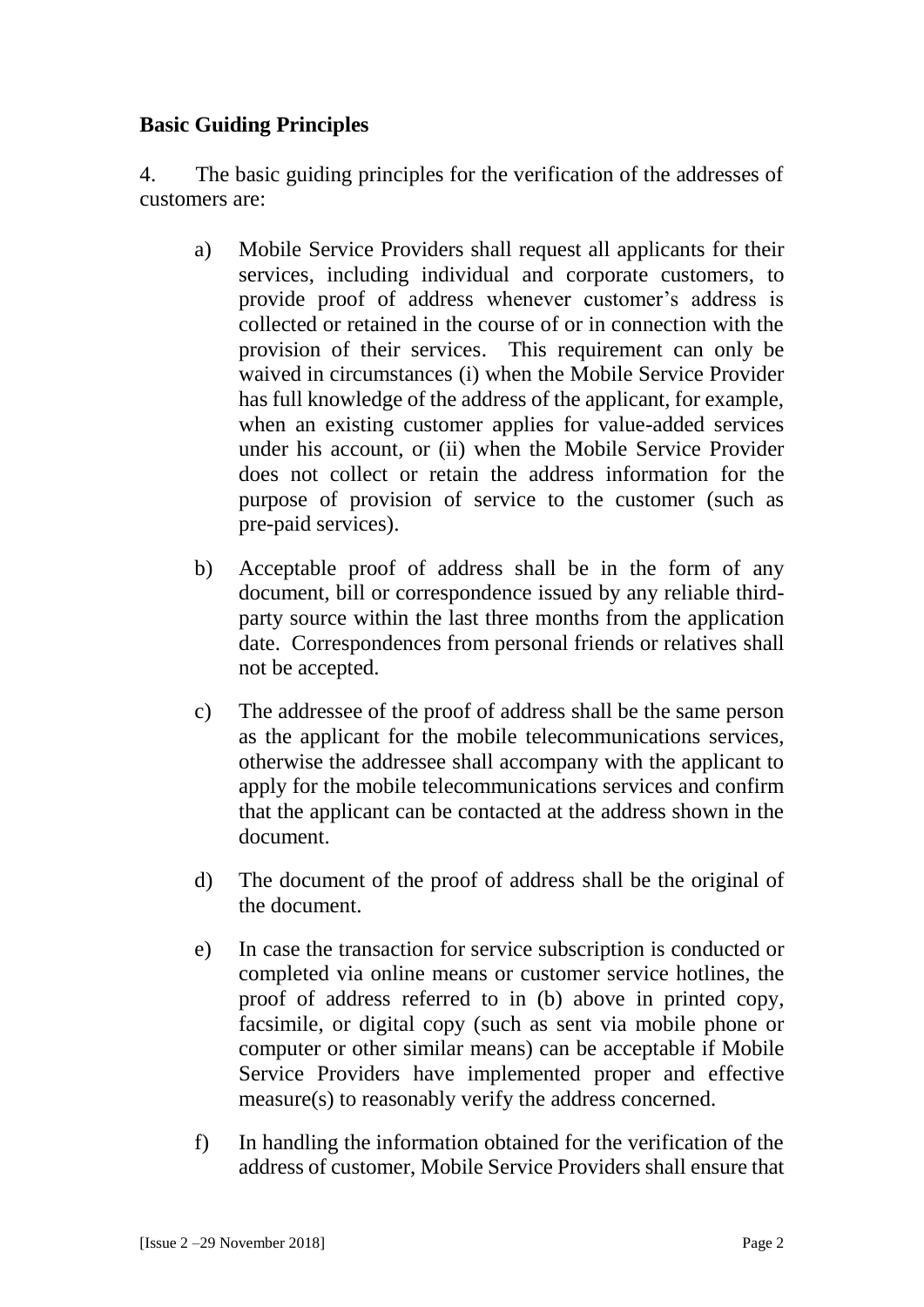proper procedures have been taken at all times to comply with the requirements as stipulated in the Personal Data (Privacy) Ordinance.

#### **Acceptable Proof of Address**

5. The following are common examples of documents which are considered to be acceptable proofs of address from applicants for mobile telecommunications services. The list below is by no means exhaustive.

- a) Correspondence with Government Departments Examples : Tax Return Student Loan Statement Voter Registration **Business Registration Certificate**
- b) Correspondence with banks or financial institutions Examples : Bank statement Statement Credit card account statement
- c) Correspondence with Public Utilities Examples : Electricity bill Water bill Gas bill **Business Registration Certificate**
- d) Correspondence with operators of Public Telecommunications Services Examples : Mobile telecommunications service bill Fixed telephone service bill Internet access service bill Pay TV service bill
- e) Correspondence with public organisations Examples : Letter from a university Letter from the Hospital Authority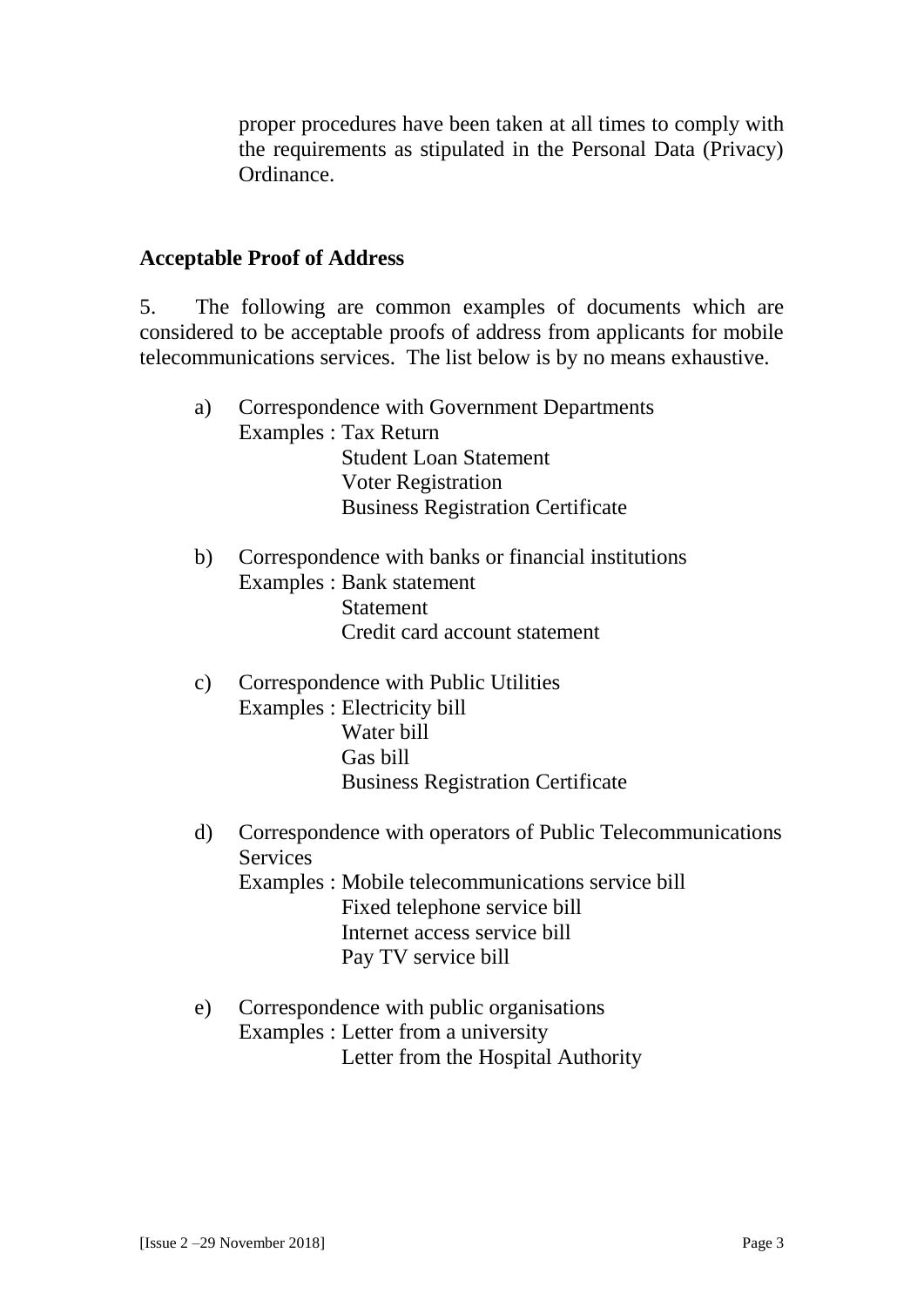# **Application and Update of the CoP**

6. The CA may review and update this CoP from time to time in respect of developments in telecommunications policy, market and technology, as appropriate. If the CA considers that relevant amendments are necessary, it will take into account the views of the industry and other interested parties before effecting the amendments.

Communications Authority 29 November 2018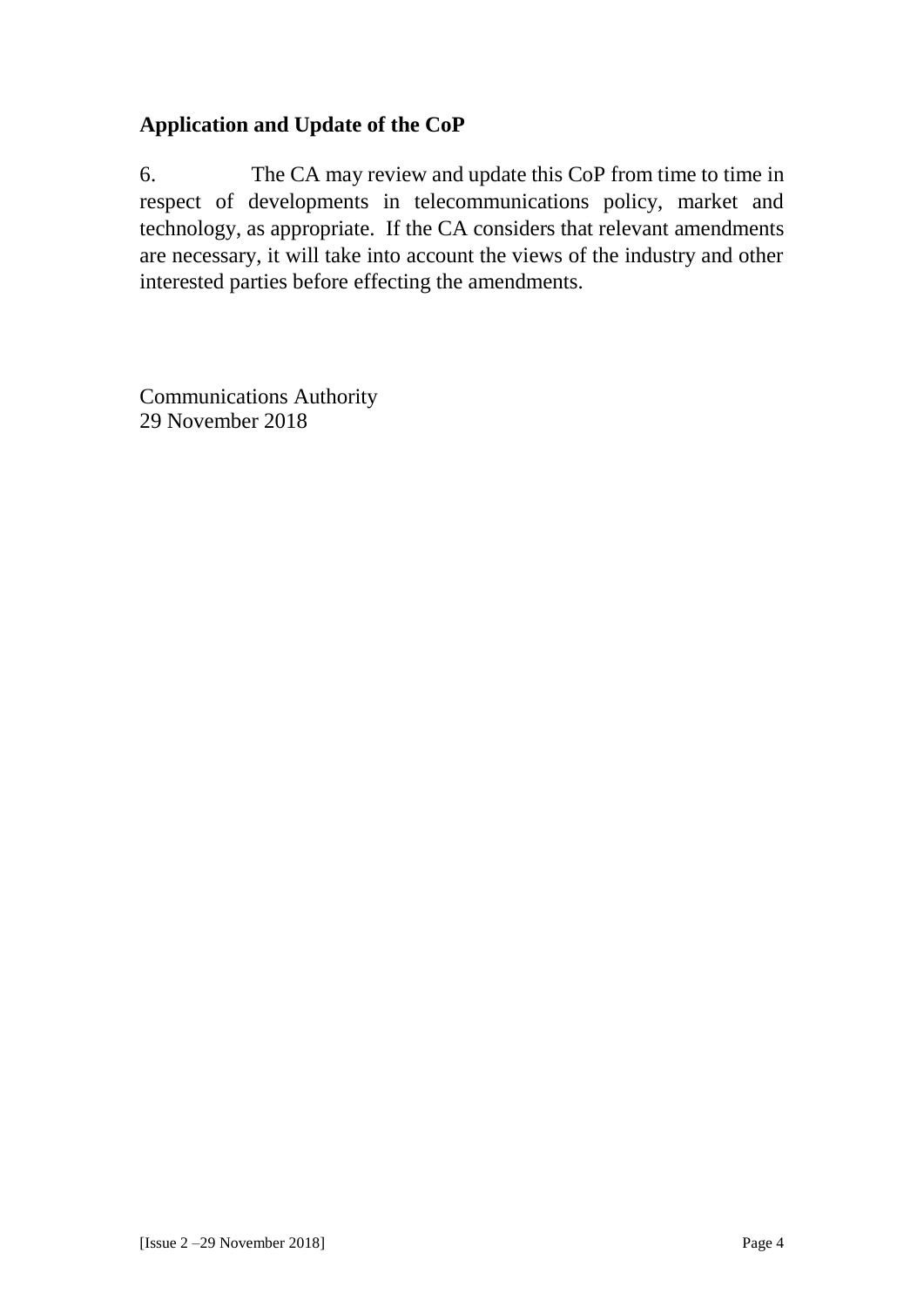# **PROPOSED REVISIONS TO THE CODE OF PRACTICE ON VERIFICATION OF THE ADDRESSES OF POTENTIAL CUSTOMERS FOR MOBILE TELECOMMUNICATIONS SERVICES**

# **Summary of the Views and Comments of the Industry and the Responses of OFCA**

The views and comments received in the written submissions in response to the circular letters issued by OFCA in September 2018, as well as those received from members of the TRAAC at its meeting on 26 September 2018 in respect of the draft revised Code of Practice on the Verification of the Addresses of Potential Customers for Mobile Telecommunications Services ("CoP") are summarised in the following paragraphs, together with the responses of OFCA. The list of respondents is as follows –

- (a) China Mobile Hong Kong Company Limited ("CMHK");
- (b) CSL Mobile Limited ("CSL");
- (c) Hong Kong Telecommunications (HKT) Limited ("HKT");
- (d) HGC Global Communications Limited ("HGC");
- (e) Hutchison Telephone Company Limited ("HTCL");
- (f) SmarTone Mobile Communications Limited ("SmarTone"); and
- (g) Superloop (Hong Kong) Limited ("Superloop").

# **COMMENTS ON THE PROPOSED REVISIONS TO THE COP**

*Views and Comments of the Respondents*

2. HKT and CSL agree that for service subscriptions conducted via online means or customer service hotlines, the requirement for seeking the proof of address should be made as easy as possible. HKT and CSL further suggest that for those potential customers visiting retail outlets for service subscription but have not brought along any acceptable proof of address, they should also be allowed to submit their proof of address via electronic means at a later time. In addition, CSL submits that one existing provision under the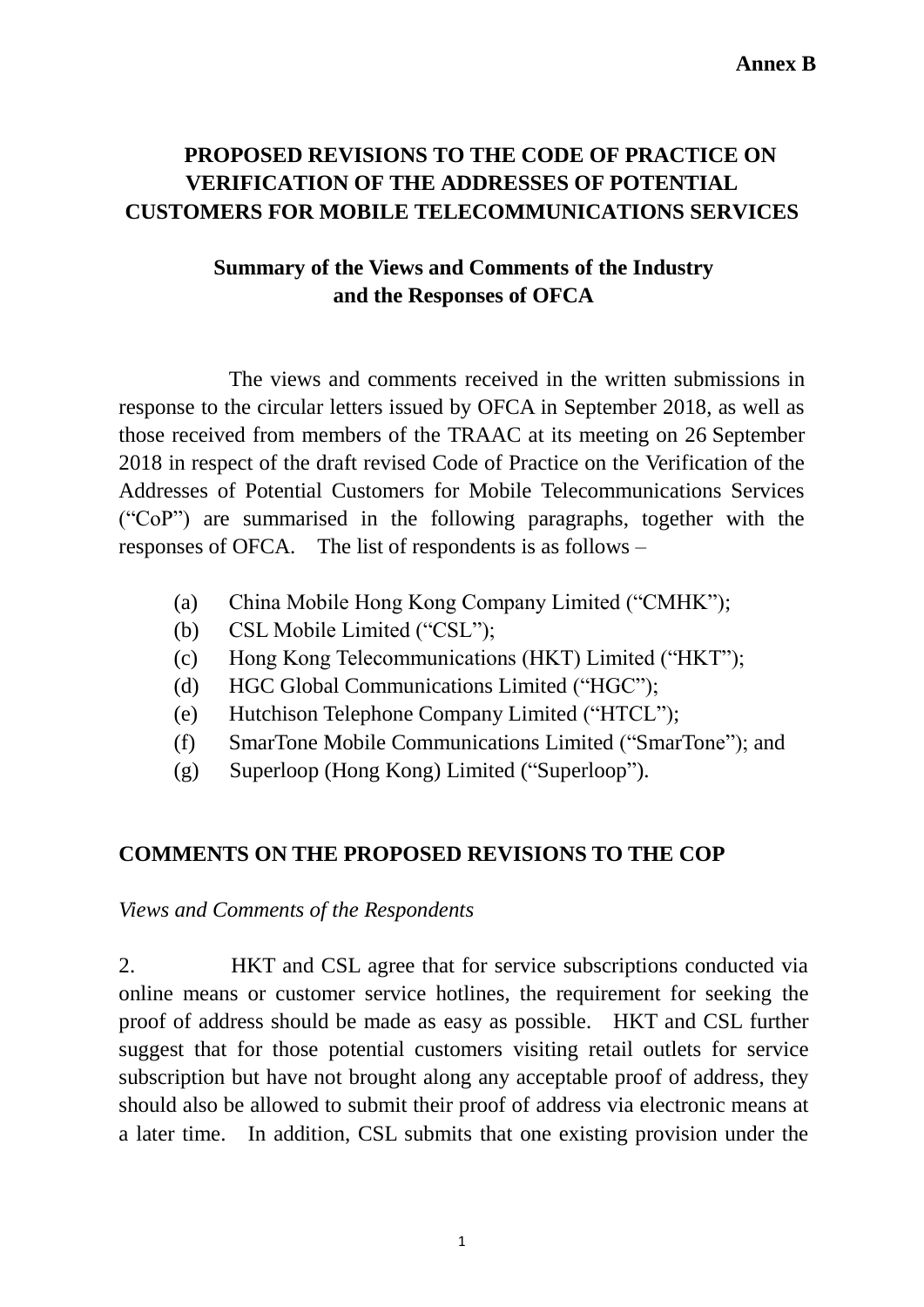CoP which allows the addressee of the proof of address to accompany an applicant to apply for mobile telecommunications services and confirm that the applicant can be contacted at the address shown in the document may open up the service subscription process to potential fraud and credit risk.

3. Superloop points out at the TRAAC meeting that the use of incorrect address for billing and debt collection purposes would still happen if an existing mobile customer moves to another address but without providing any updates of his address to his mobile service providers. It therefore suggests that the scope of the CoP should be extended to require the mobile service providers to put in place measures to verify the address of any of the existing customers when receiving any reports about the use of wrong billing address for that customer. In regard to this suggestion, HGC and SmarTone opine that any ongoing arrangements to ensure accurate and updated address records of the existing customers may create a huge burden to the operations of the mobile service providers and there is a need to strike a proper balance so as not to affect their operational efficiency.

4. HTCL would like to clarify about the meaning of "proper and effective measures" as stipulated under clause 4(e) of the draft revised CoP.

5. CMHK submits that it has no comment on the proposed amendments to the CoP.

# *OFCA's Response*

6. OFCA notes that there is no adverse comment on the proposed revisions to the CoP as submitted by the industry.

7. As regards the suggestion of HKT and CSL to allow potential customers who have not brought along any acceptable address proof during their visit to the retail outlets to submit the proof of address later via electronic means, OFCA considers that in such case of completion of a subscription process through electronic means, electronic submission of proof of address is acceptable provided that the mobile service providers have implemented proper and effective measure(s) to reasonably verify the address concerned. To allow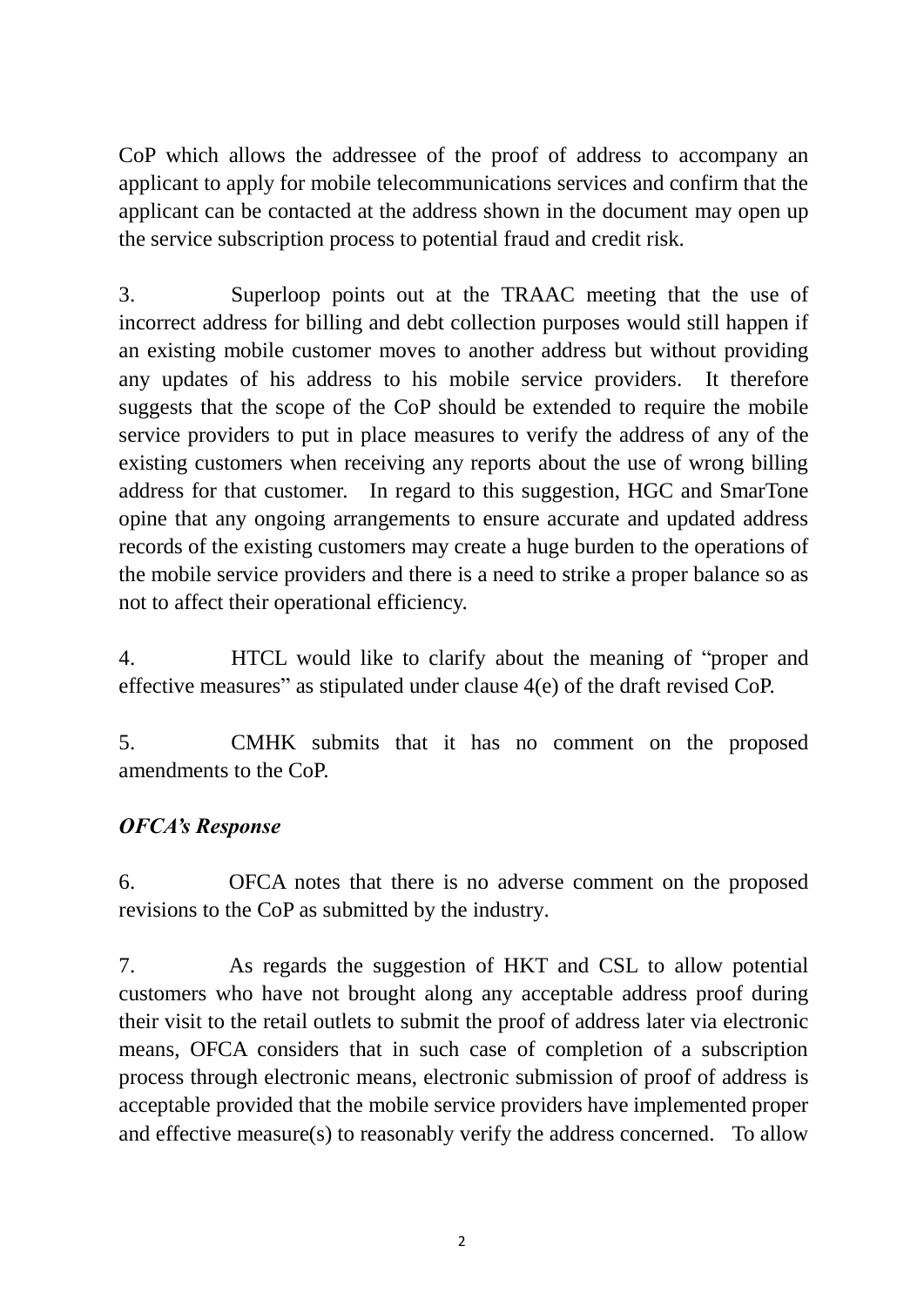for the flexibility of business operation and minimum inconvenience to customers for re-visiting the retail outlets, OFCA agrees to make corresponding provision in the revised CoP.

8. As regards CSL's comment in paragraph 2 above, OFCA notes that the relevant provision in the existing CoP has been in operation for nearly two decades, and the mobile industry should have already put in place effective address verification procedures to comply with the relevant requirement and OFCA does not see the need to re-visit this requirement at this juncture. Nevertheless, OFCA is minded to continue to closely monitor the market development and may consider reviewing the requirement as and when necessary.

9. As regards Superloop's suggestion in paragraph 3 above, OFCA notes the concern raised by HGC and SmarTone about the burden on the operations of the mobile service providers if they are mandated to put in place measures to ensure accurate and updated address records of their existing customers. As for the actions which should be taken by individual operators to deal with complaints and reports received by them about the use of wrong billing addresses for individual customers, these are detailed operational matters which should be determined by the operators according to the actual circumstances and it may not be appropriate to set any mandatory requirement in the CoP.

10. As regards HTCL's request for clarification, OFCA has already explained at the TRAAC meeting that the revised CoP aims to provide sufficient flexibility for individual mobile service providers to implement address verification measures depending on their specific commercial decisions and operational requirements. Whether any measures implemented by the mobile service providers would be considered as proper and effective must be determined on a case-by-case basis depending on the circumstances of the case. It is observed that some examples of the measures which have been adopted by mobile service providers include authenticating a customer's address by post and requiring that customer to enter a passcode over the phone, or pay a visit to the address by courier or sales representatives. Mobile service providers should be able to devise the appropriate measures in

3